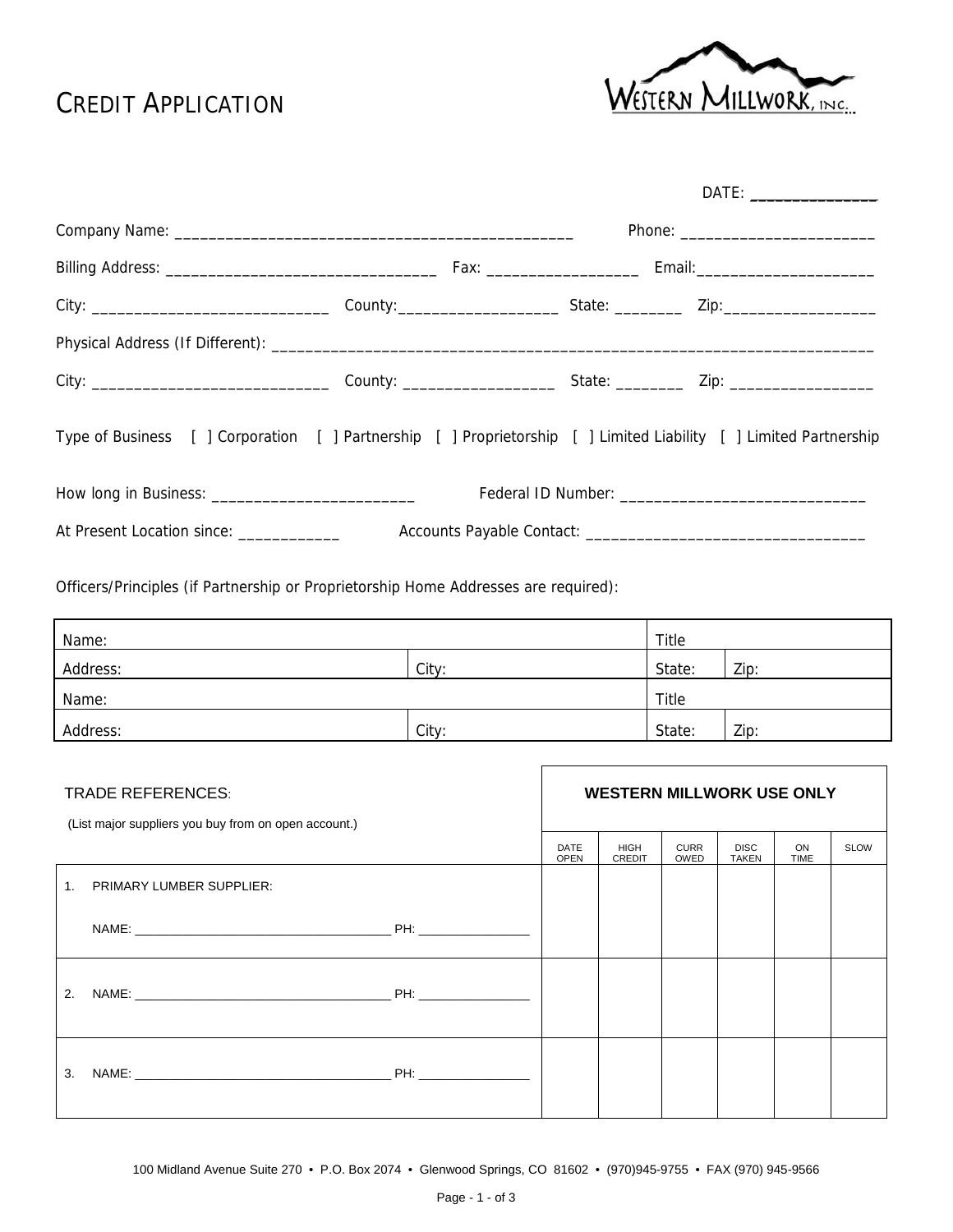CREDIT APPLICATION



### PAYMENT TERMS AND CONDITIONS

Following are the terms and conditions regarding each order you place with Western Millwork. Each time you place an order it is a *bilateral contract* between the Buyer and Western Millwork (WM). Your acceptance verifies that you have checked and accepted the quantities, handing, species and all other pertinent details of each order and that you consider the order correct and complete. WM is responsible for supplying only the materials listed in the proposal/order.

Prices quoted are subject to revision if a proposal is accepted more than 30 days from the quote date. Delivery of all materials must be accepted within 90 days of the date of the quote unless other arrangements are made at the time the order is placed. WM reserves the right to withdraw all or part of any proposal at any time prior to acceptance by the customer or approval by the home office.

All alterations or changes to a proposal must be submitted in writing and approved by WM. Any extra costs incurred by change orders will become an extra charge over and above the estimate. Items returned to WM in good condition are subject to restocking charges. Most products supplied by WM are custom and cannot be returned. Unfortunately there are times when an item cannot be cancelled after production has started and these become the responsibility of the customer. This pertains mainly, but not exclusively, to custom doors, and cabinets.

### WARRANTY INFORMATION

WM will complete all work in a workmanlike manner according to standard practices. WM shall carry fire and other casualty insurance for material at WM's shop. WM warrants all materials and workmanship for one year from delivery date subject to proper installation, normal maintenance, and wear and tear. Additional warranties are based on each manufacturer's policies. Consult your salesman for additional information.

Western Millworks products are warranted to be of sound material and workmanship and to be free of defects which would cause the products to be unfit for ordinary recommended use for a period of 1 year from the date of shipment.

If a defect occurs within 1 year from the date of shipment, written notice of the defect must be provided to WM. Buyer shall not return any goods until WM has been provided a reasonable opportunity to inspect the goods at the Buyer's premises to determine whether a defect exists. WM will not be liable for any doors repaired, returned, or replaced without prior written consent. If warranted doors contain defects covered under the limited warranty, WM at WM's option will, 1) repair or replace the door(s) or 2) return the purchase price of the door(s) to Buyer. Doors will be repaired or replaced in the stage as originally supplied. Additional finishing or installation is not included. WM will not pay any cost to remove defective doors or to install new doors. Final warranty inspection will be made at WM's location, upon receipt of defective product. If the claim is found by WM, in its sole discretion, to be invalid, neither repair/replacement nor refund will be issued.